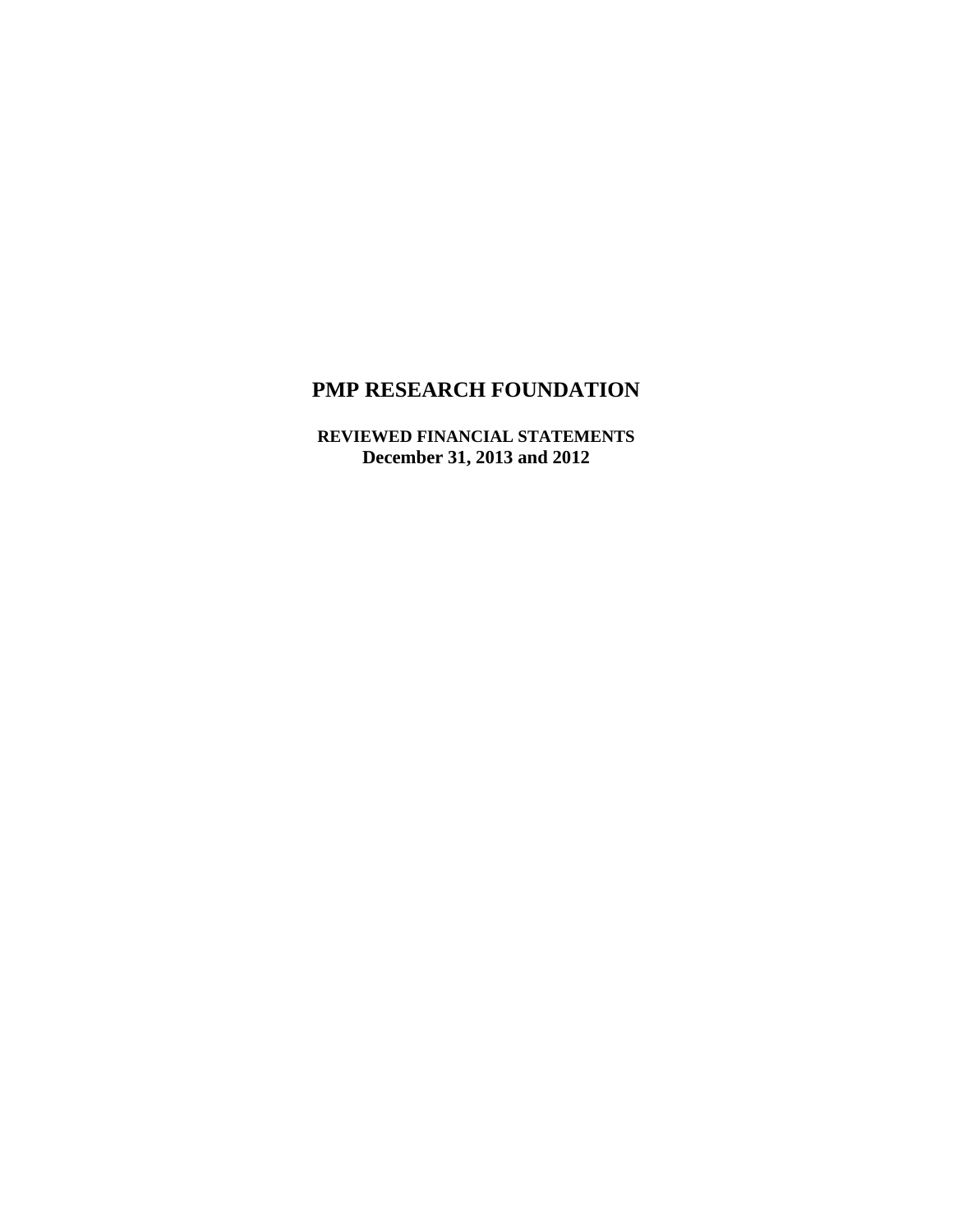**Table of Contents December 31, 2013 and 2012** 

| <b>INDEPENDENT ACCOUNTANTS' REVIEW REPORT</b>                 |               |  |
|---------------------------------------------------------------|---------------|--|
| <b>FINANCIAL STATEMENTS:</b>                                  |               |  |
| Statements of Assets, Liabilities and Net Assets - Cash Basis | $\mathcal{D}$ |  |
| Statements of Support, Revenue and Expense - Cash Basis       | 3             |  |
| <b>Statements of Functional Expense - Cash Basis</b>          | $4 - 5$       |  |
| Notes to Financial Statements                                 |               |  |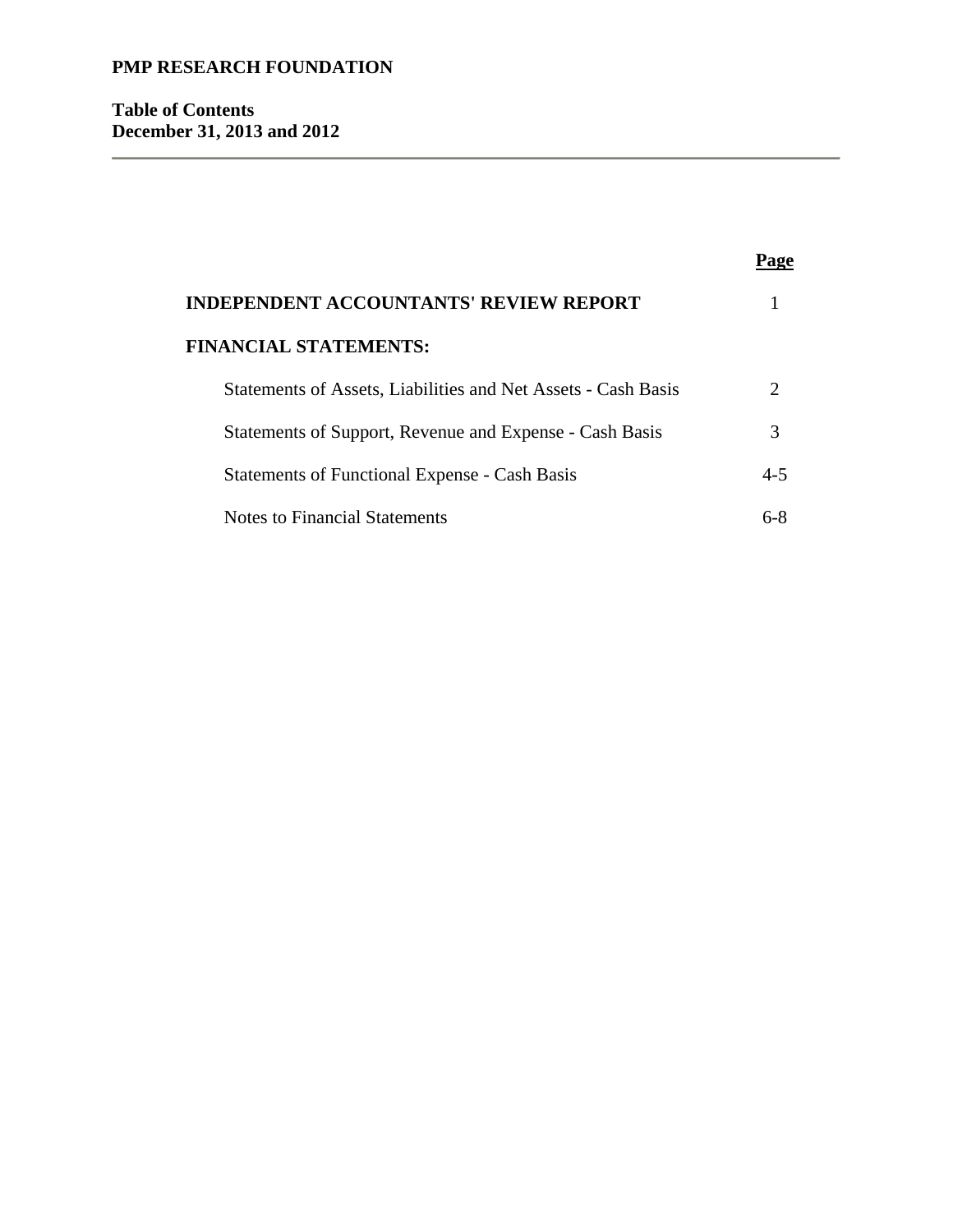## **Corbets & Associates, Inc. Certified Public Accountants**

33595 Bainbridge Road, Suite 205 Solon, Ohio 44139

Phone: (440) 349-0463 Fax: (440) 349-1142

## **INDEPENDENT ACCOUNTANTS' REVIEW REPORT**

To the Board of Directors PMP Research Foundation Cleveland, Ohio

We have reviewed the accompanying statements of assets, liabilities, and net assets - cash basis of PMP Research Foundation (a non-profit organization) as of December 31, 2013 and 2012, and the related statements of support, revenue, and expenses - cash basis and statements of functional expense - cash basis for the years then ended. A review includes primarily applying analytical procedures to management's financial data and making inquiries of Foundation management. A review is substantially less in scope than an audit, the objective of which is the expression of an opinion regarding the financial statements as a whole. Accordingly we do not express such an opinion.

Management is responsible for the preparation and fair presentation of the financial statements in accordance with the cash basis of accounting and for designing, implementing, and maintaining internal control relevant to the preparation and fair presentation of the financial statements.

Our responsibility is to conduct the review in accordance with Statements on Standards for Accounting and Review Services issued by the American Institute of Certified Public Accountants. Those standards require us to perform procedures to obtain limited assurance that there are no material modifications that should be made to the financial statements. We believe that the results of our procedures provide a reasonable basis for our report.

Based on our review, we are not aware of any material modifications that should be made to the accompanying financial statements in order for them to be in conformity with the cash basis of accounting, as described in Note 2.

Conbits + Associates

April 18, 2014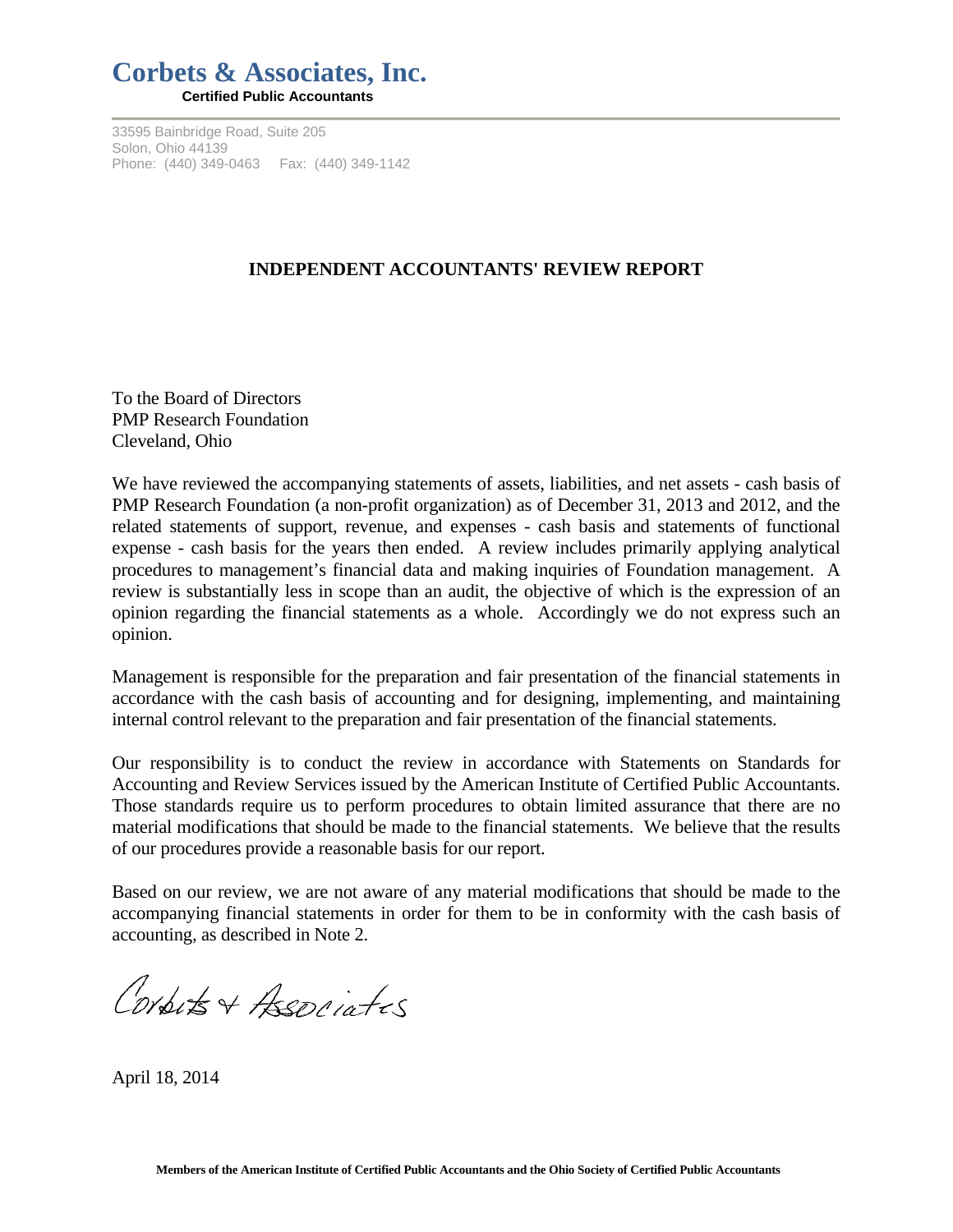**Statements of Assets, Liabilities and Net Assets – Cash Basis December 31, 2013 and 2012** 

| <b>ASSETS</b>           | 2013      | 2012      |
|-------------------------|-----------|-----------|
| Cash                    | \$234,409 | \$175,527 |
| UNRESTRICTED NET ASSETS | \$234,409 | \$175,527 |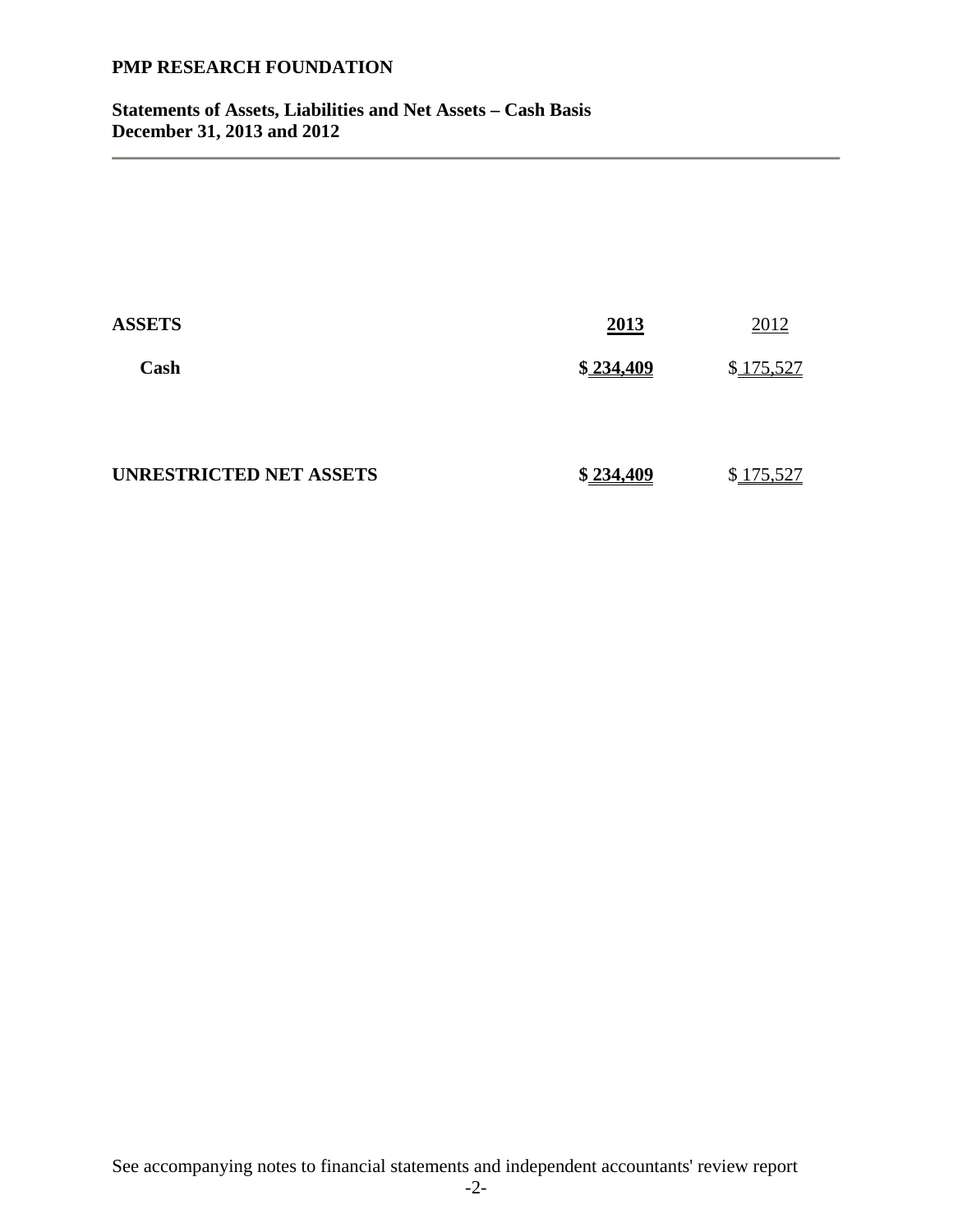## **Statements of Support, Revenue and Expenses – Cash Basis Years Ended December 31, 2013 and 2012**

| <b>REVENUE AND SUPPORT</b>                    | 2013           | 2012           |
|-----------------------------------------------|----------------|----------------|
| Contributions                                 |                |                |
| Events                                        |                | $\mathbb{S}^-$ |
|                                               | \$112,937      | 77,900         |
| Other                                         | 73,854         | 54,834         |
| Interest income                               | 293            | 257            |
| Merchandise sales                             | 55             | 274            |
|                                               | 187,139        | 133,265        |
| <b>EXPENSE:</b>                               |                |                |
| <b>Program Services</b>                       |                |                |
| Grants and contributions                      | 106,500        | 108,500        |
| Education                                     | 6,661          | 6,068          |
| <b>Supporting Services</b>                    |                |                |
| Management and general                        | 1,446          | 1,631          |
| Fundraising                                   | 13,650         | 13,487         |
|                                               |                |                |
| Total expense                                 | 128,257        | 129,686        |
| <b>INCREASE IN UNRESTRICTED NET ASSETS</b>    | 58,882         | 3,579          |
| <b>UNRESTRICTED NET ASSETS - January 1,</b>   | <u>175,527</u> | 171,948        |
| <b>UNRESTRICTED NET ASSETS - December 31,</b> | \$234,409      | \$175,527      |

See accompanying notes to financial statements and independent accountants' review report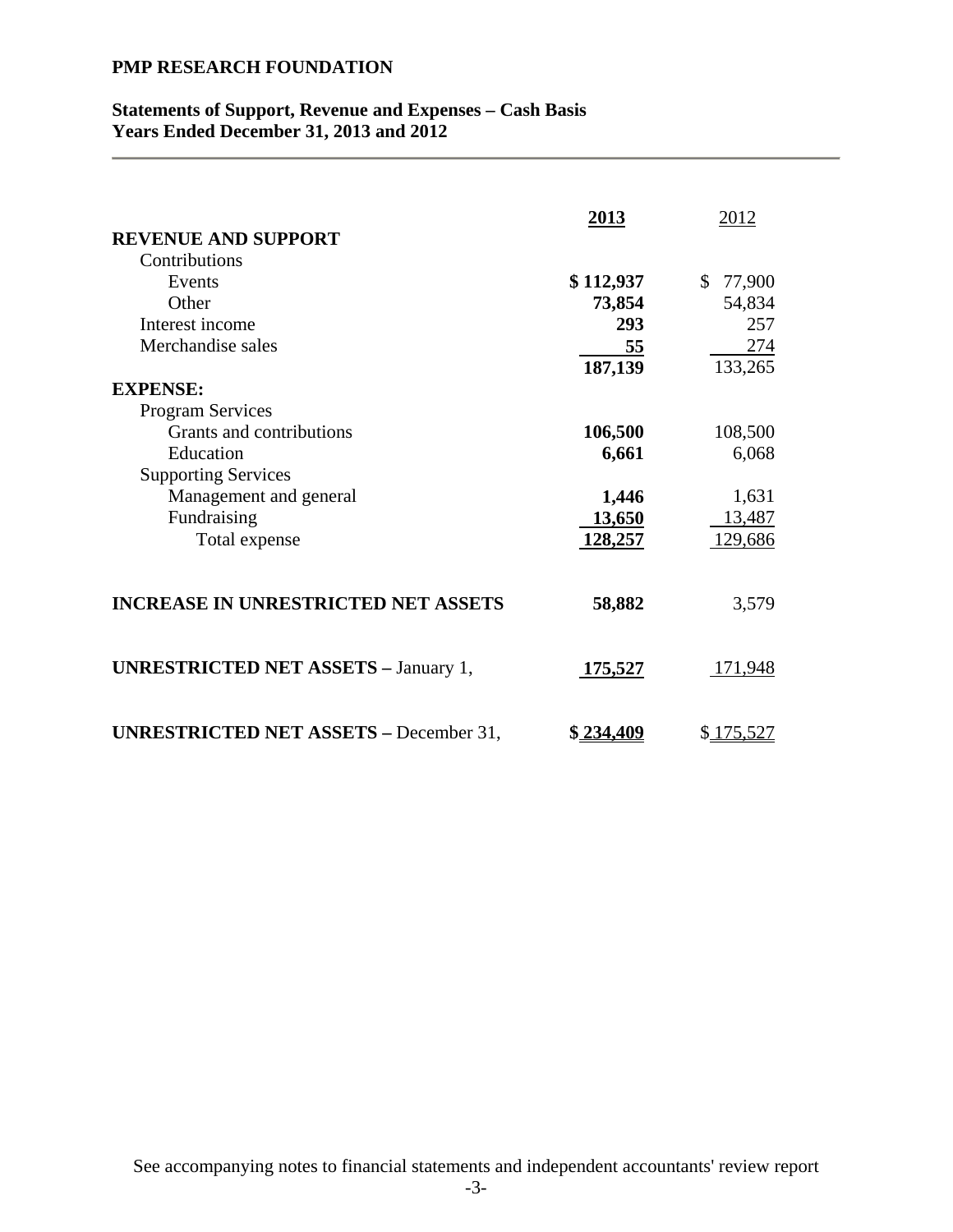### **Statement of Functional Expense – Cash Basis Year Ended December 31, 2013**

|                             | <b>Program Services</b>     |           | <b>Supporting Services</b> |             |             |
|-----------------------------|-----------------------------|-----------|----------------------------|-------------|-------------|
|                             | Grants and<br>Contributions | Education | Management<br>and General  | Fundraising | Total       |
| Symposium                   | \$                          | \$4,328   | \$                         | \$          | \$<br>4,328 |
| <b>Brochure</b>             |                             | 290       |                            | 290         | 580         |
| Merchant fees               |                             |           |                            | 2,582       | 2,582       |
| Bank service charges        |                             |           | 180                        |             | 180         |
| Communication expense       |                             |           | 128                        |             | 128         |
| Dues and fees               | 500                         |           | 816                        |             | 1,316       |
| Events                      |                             |           |                            | 6,691       | 6,691       |
| IT and Website              |                             | 2,043     |                            | 4,087       | 6,130       |
| Office                      |                             |           | 292                        |             | 292         |
| Postage and delivery        |                             |           | 30                         |             | 30          |
| Grants awarded              | 100,000                     |           |                            |             | 100,000     |
| <b>Grant</b> administration | 6,000                       |           |                            |             | 6,000       |
|                             | \$106,500                   | \$6,661   | 1,446                      | \$13,650    | 128,257     |

See accompanying notes to financial statements and independent accountants' review report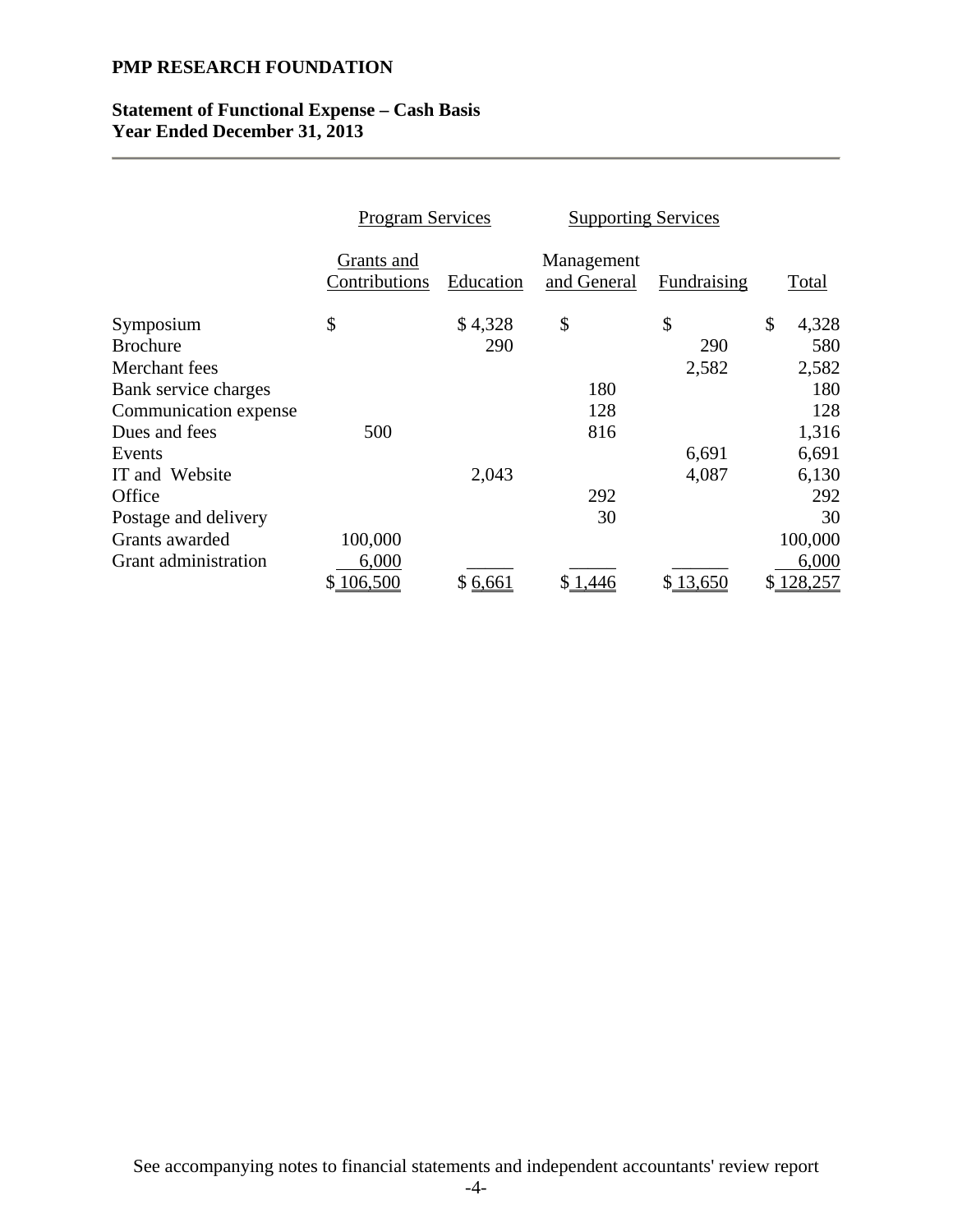### **Statement of Functional Expense – Cash Basis Year Ended December 31, 2012**

|                       | <b>Program Services</b> |           | <b>Supporting Services</b> |             |    |         |
|-----------------------|-------------------------|-----------|----------------------------|-------------|----|---------|
|                       | Grants                  | Education | Management<br>and General  | Fundraising |    | Total   |
| Symposium             | \$                      | \$3,325   | \$                         | \$          | \$ | 3,325   |
| <b>Brochure</b>       |                         | 1,250     |                            | 1,250       |    | 2,500   |
| Merchant fees         |                         |           |                            | 2,601       |    | 2,601   |
| Bank service charges  |                         |           | 180                        |             |    | 180     |
| Communication expense |                         |           | 252                        |             |    | 252     |
| Contributions         | 2,000                   |           |                            |             |    | 2,000   |
| Dues and fees         | 500                     |           | 1,125                      | 700         |    | 2,325   |
| Events                |                         |           |                            | 5,951       |    | 5,951   |
| IT and Website        |                         | 1,493     |                            | 2,985       |    | 4,478   |
| Postage and delivery  |                         |           | 74                         |             |    | 74      |
| Grants awarded        | 100,000                 |           |                            |             |    | 100,000 |
| Grant administration  | 6,000                   |           |                            |             |    | 6,000   |
|                       | 108,500<br>\$           | \$6,068   | \$1,631                    | \$13,487    | S. | 129,686 |

See accompanying notes to financial statements and independent accountants' review report.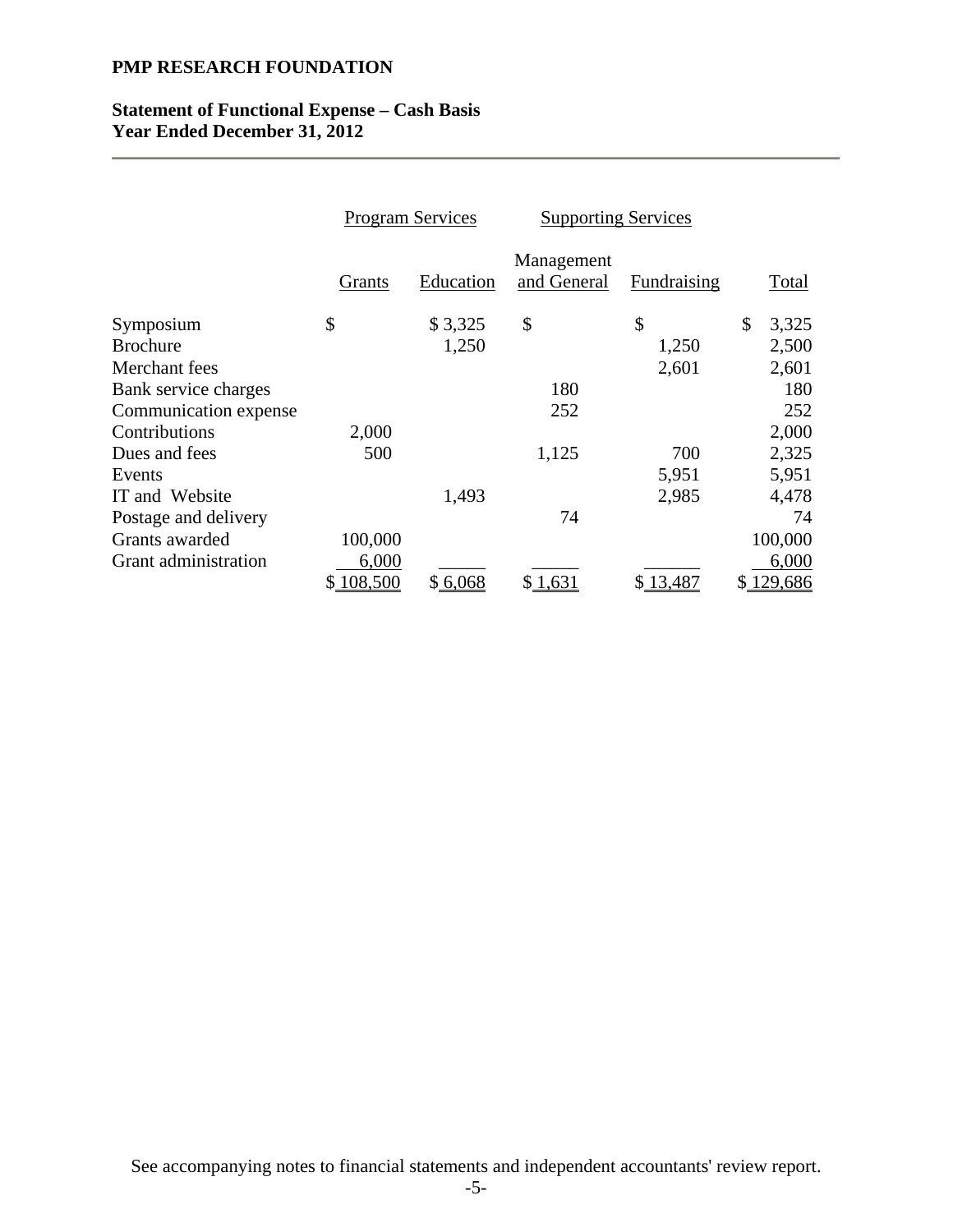#### **Notes to Financial Statements**

## **NOTE 1 – NATURE OF ACTIVITIES**

The Foundation was established in 2008 to support and fund research for Pseudomyxoma Peritonei (PMP) and related Peritoneal Surface Malignancies (PSM). The organization also supports the PMP and PSM community as a resource for information about managing the disease. The Foundation is supported through donations and proceeds of fundraising events, such as walks.

### **NOTE 2 - SUMMARY OF SIGNIFICANT ACCOUNTING POLICIES**

#### *Basis of Accounting*

The accompanying financial statements have been prepared on the cash basis of accounting which differs from generally accepted accounting principles in that revenue and support are recognized when received and expenditures when paid. Certain contributed goods and services which may require recognition under generally accepted accounting principles are not recorded in these cash basis statements. Under generally accepted accounting principles, the contribution of services is recognized if the services received (a) create or enhance nonfinancial assets or (b) require specialized skills that are provided by individuals possessing those skills and would typically need to be purchased if not provided by donation.

#### *Use of Estimates*

The preparation of financial statements on the cash basis of accounting requires management to make estimates and assumptions that affect certain reported amounts and disclosures. Accordingly, actual results could differ from these estimates.

#### *Contributions*

Contributions received are recorded as unrestricted, temporarily restricted, or permanently restricted net assets depending on the existence or nature of any donor restrictions.

The Foundation receives services from a number of volunteers who give significant amounts of their time to the Foundation's programs, fundraising, and management. No amounts have been reflected for these types of donated services.

#### *Cash and Cash Equivalents*

The Foundation considers all highly liquid investments available for current use with an initial maturity of three months or less to be cash equivalents. At December 31, 2013 and 2012 cash is comprised of demand deposits, including a money market account, all held at the same financial institution.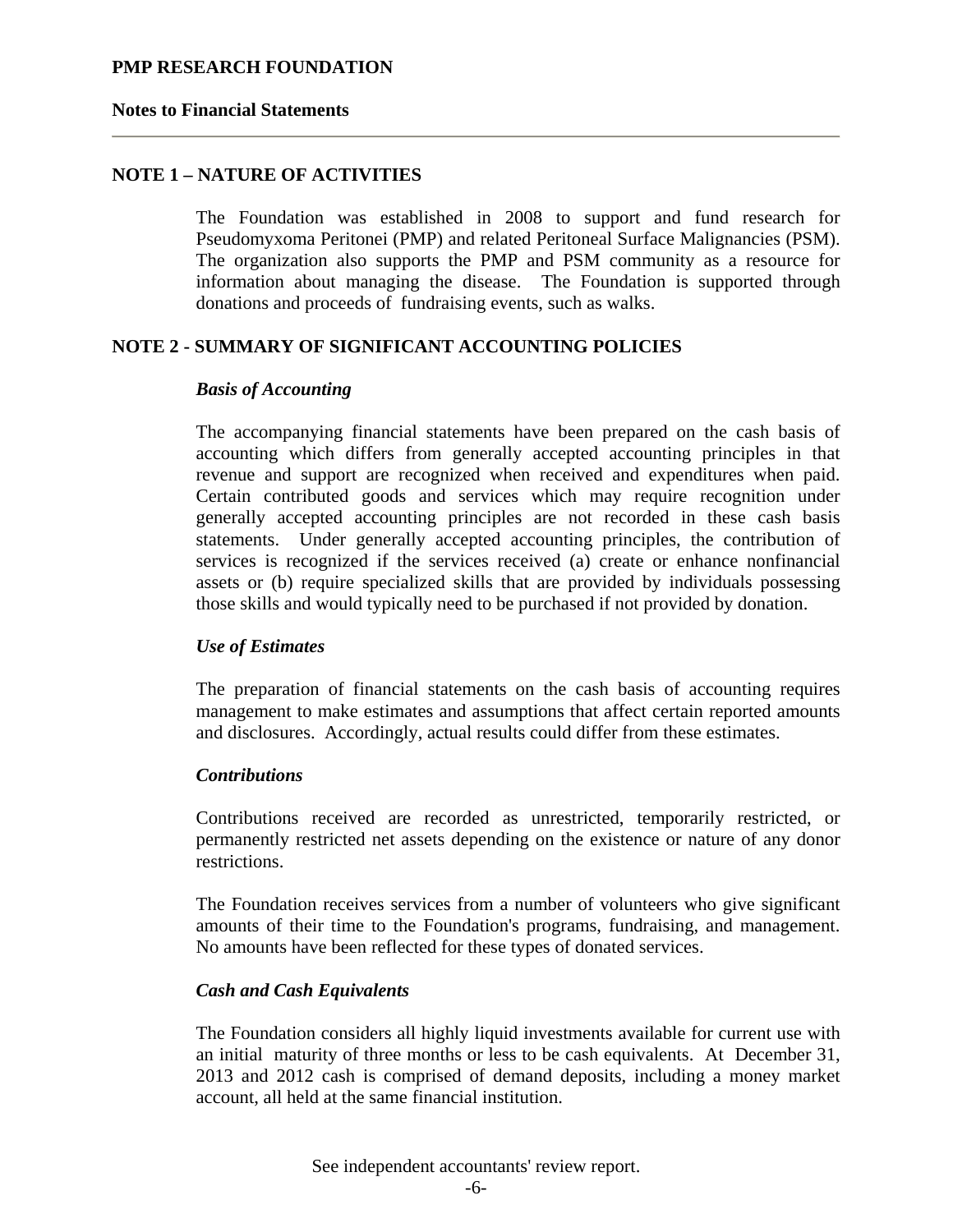#### **Notes to Financial Statements**

### **NOTE 2 - SUMMARY OF SIGNIFICANT ACCOUNTING POLICIES - (Continued)**

#### *Allocation of Functional Expenses*

The costs of providing the Foundation's programs and other activities have been summarized on a functional basis. Accordingly certain costs have been allocated among the programs and supporting services benefited.

#### *Income Taxes*

The Foundation is a not-for-profit organization that is exempt from income taxes under Section  $501(c)(3)$  of the Internal Revenue Code and classified by the Internal Revenue Service as other than a private foundation, and as such, contributions to the Foundation qualify for deduction as charitable contributions. However, income generated from activities unrelated to the Foundation's exempt purpose is subject to tax under Section 511 of the Code.

There were no uncertain tax positions recorded in the financial statements at December 31, 2013 or 2012. The Foundation's tax returns from 2010 through this year end are subject to examination by the IRS, generally for three years after they were filed.

#### **NOTE 3 – GRANTS**

The Foundation awards research grants through the National Organization for Rare Disorders (NORD), and subsequent administration/distribution is also monitored by NORD. During 2013 three grants were awarded (two for \$25,000 and one for \$50,000). All grants were funded in 2013 and will be distributed and monitored by NORD over 2 years. The Board approved and funded two grants of \$50,000 in 2012.

#### **NOTE 4 – RELATED PARTY TRANSACTIONS**

The Foundation is an all volunteer organization. The members of the Board of Directors perform administration and management for the organization. In addition, an affiliate of one of the directors provides use of an administrative assistant from their staff as well as other supporting administrative accounting services as needed. Other Board members have directly paid expenses on behalf of the organization. Board members do not seek reimbursement in these circumstances.

The Foundation officially is a member of NORD. During 2013 and 2012 the Foundation paid NORD \$500 in dues and \$6,000 in grant administration fees.